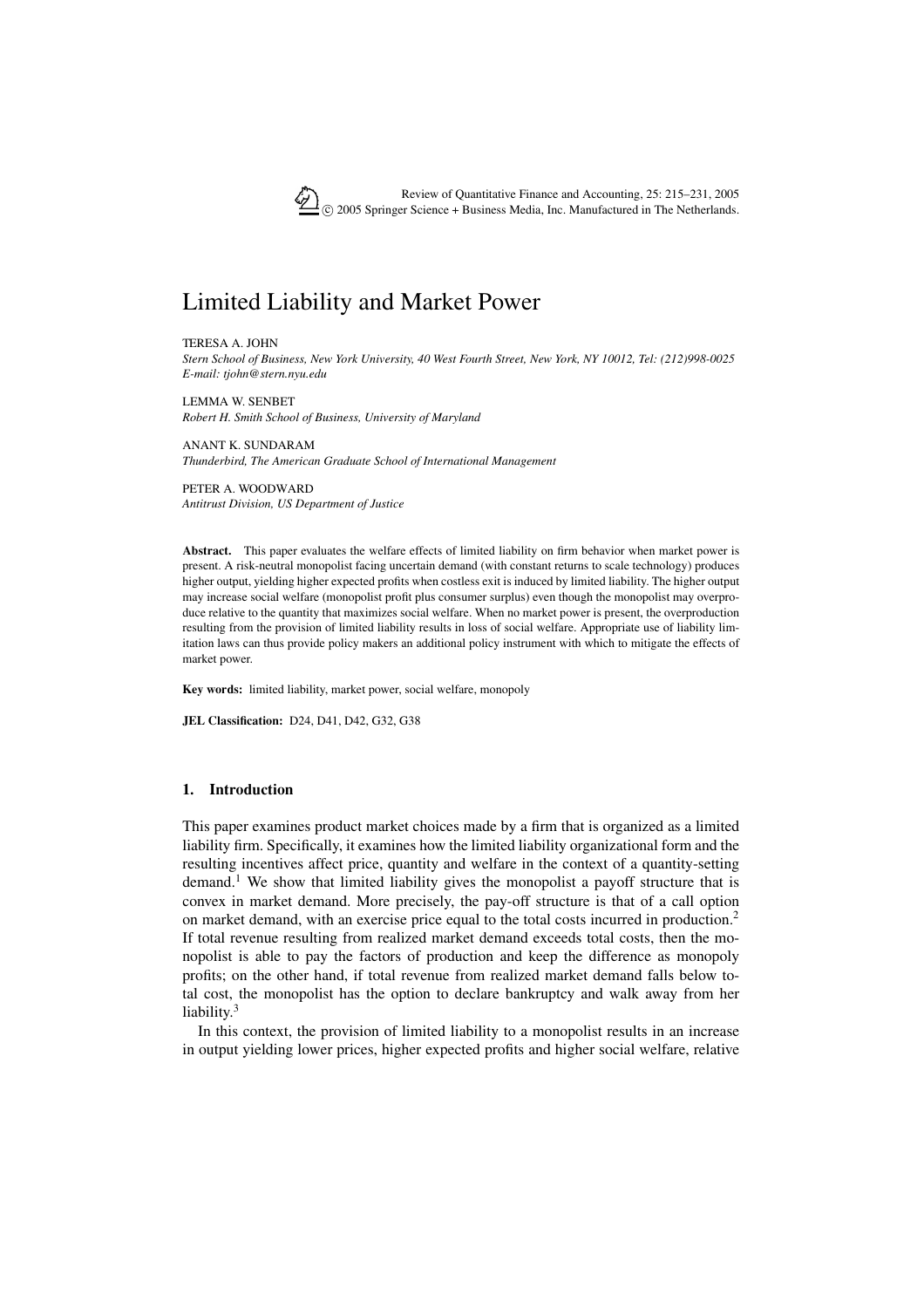to the case of unlimited liability.<sup>4</sup> In other words, the incentives provided by the limited liability feature, allowing exit at zero profits, leads to higher social welfare when the firm has market power. However, when no market power is present the provision of limited liability results in loss of social welfare. Under certain conditions, when the firm has market power the limited liability organizational form constitutes a socially optimal one. Judicious use of liability laws may provide a welfare-maximizing social planner an alternative policy instrument to deconcentration.

The intuition behind the results is as follows. Limitation of liability transforms the loss from low demand realizations to zero. The firm will, therefore, place zero weight on those realizations in which profits will be negative, since it no longer carries the risk of losses from low demand realizations. This creates the incentive for the firm to produce a higher output, even though expected price will be lower. The higher output not only increases profits for high demand realizations, but it may also equal the output level that maximizes social welfare, by eliminating the familiar deadweight loss from monopoly. When demand is linear and uniformly distributed, we show that welfare is necessarily increased. If no market power is present, then risk-neutral competitive firms will already be producing at the social optimum, and the provision of limited liability worsens social welfare by inducing overproduction.

The next section provides a brief motivation for the paper, and reviews literature related to the ideas developed here. Section 3 sets out the model of the monopolist with and without limited liability, in the context of demand uncertainty. Here, we also examine the price, quantity and welfare implications resulting from the provision of limited liability. Section 4 examines additional interesting features induced by the option-like characteristic of limited liability, and concludes with a discussion of some of the more surprising implications of our results and directions for further research.

# **2. Limited liability organizational form**

The corporate form of organization—as opposed to proprietorship or partnership—pervades economic activity in most industrialized nations.<sup>5</sup> A distinguishing feature of the corporate form is limitation of liability—that is, the personal assets of the owners of the corporation are not used to meet the obligations of various claimants in the event that corporate assets are insufficient to meet those claims (Clarke, 1988). The modern corporation would perhaps be unthinkable without limited liability, yet this feature was not commonly granted to business until the mid- $1800s<sup>6</sup>$ 

The institutional arrangements by which the monopolist firm can declare bankruptcy and walk away from her liability to suppliers, employees and debt holders are governed by the Bankruptcy Reform Act of 1978 and settled by the same reorganization process (Chapter 11 process). For a levered firm, inability to make the required payments (the coupon or principal payments that have come due) puts the firm in default. As Fama (1990) pointed out, even an all-equity financed firm has fixed claims issued to agents other than debt holders, for example, employees, managers, and suppliers. These short term fixed promised—payment contracts account for 90% of the financial flows of US corporations compared to debt and equity securities that account for only 10% of financial flows.<sup>7</sup>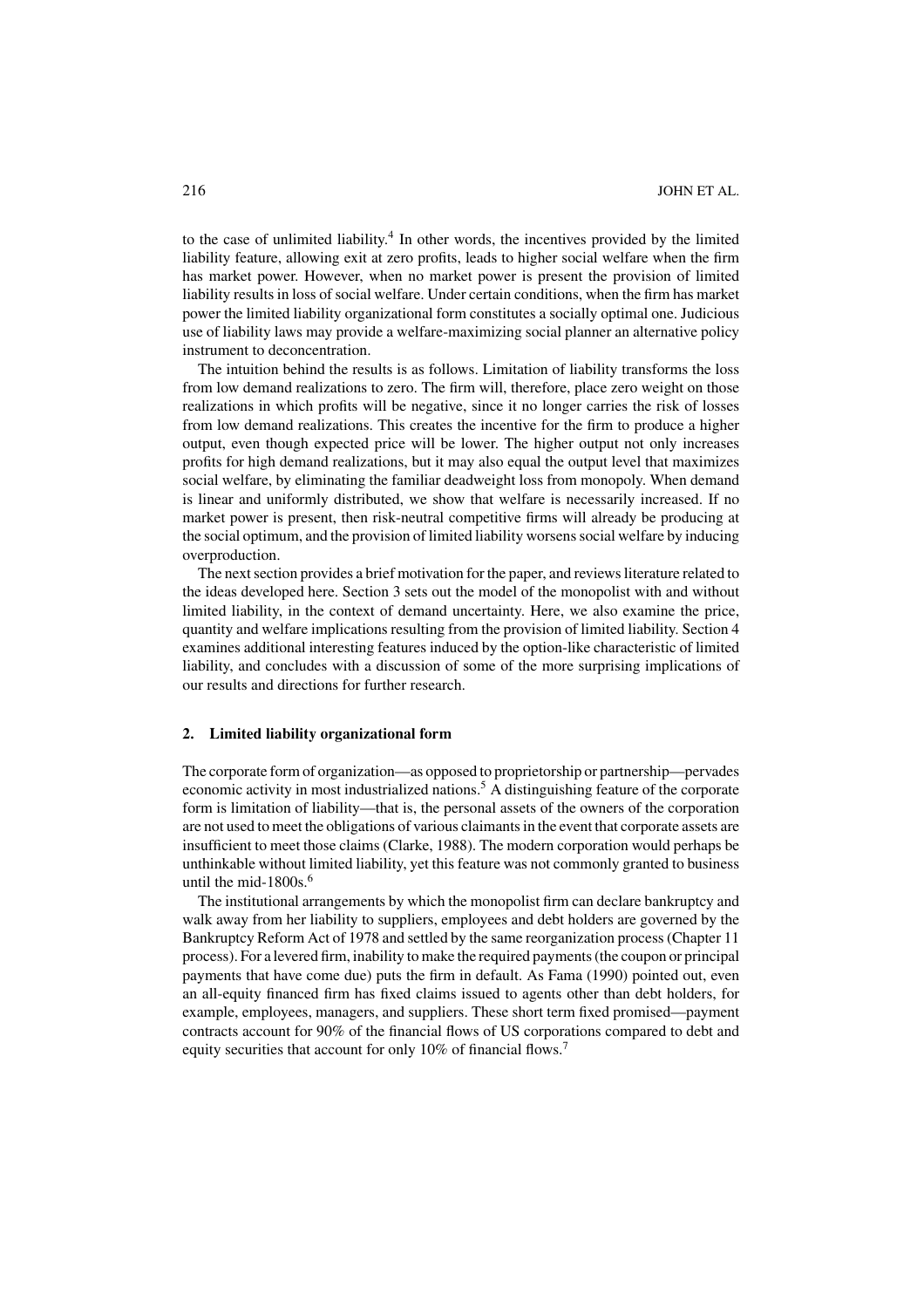In the context of this paper, where we do not explicitly model debt financing for the firm, evoking limited liability is represented by the firm seeking bankruptcy protection from trade creditors and suppliers. In the event where the cash flows of the firm are insufficient to make the payments owed to suppliers and other trade creditors, the firm would be in default. As in the case with conventional debt, the firm may first attempt to redress the default through negotiations with the relevant impaired claimants (suppliers, other trade creditors, or employees) without going through the formal court-adjudicated Chapter 11 reorganization process. In the event these informal debt workouts are unsuccessful, the firm goes through a formal chapter 11 reorganization process. The role and strategies of trade creditors in the reorganization process could be important (see Gilson, John and Lang, 1991) for a discussion of their role in debt renegotiations). John (1993) and Senbet and Seward (1995) survey the literature on formal/informal debt renegotiation inside and outside the bankruptcy process.

In the past few years, there has been a growing body of literature that addresses the implications of limited liability in specific settings. Examples include applications to employment contracts in a principal-agent setting (Sappington, 1983; Kahn and Scheinkman, 1985), managerial compensation in a corporate finance setting, (John, 1987; John and John, 1993); and effort and output choices in the context of debt versus equity in firms' capital structure (Brander and Lewis, 1986; Maksimovic, 1988; Brander and Spencer, 1989). In Sappington (1983), the emphasis is on incentive-compatible contract design between the principal and agent in the context of limited liability; it is shown that it might be in the interest of the principal to forego socially efficient behavior. Kahn and Scheinkman (1985) examine optimal employment contracts with risk-averse, informationally disadvantaged employees when the employer has limited liability; underemployment is likely relative to the full information case.

John (1987) analyzes the risk-shifting incentives of equity-aligned managers in the presence of risky debt and limited liability; John and John (1993) characterize the features of an optimally designed managerial compensation contract in a corporation with limited liability. Brander and Lewis (1986) and Brander and Spencer (1989) focus their attention on the interaction between output and financial structure, through the limited liability for equity holders induced by taking on debt into the capital structure; when debt holders are "captive" in the sense of leverage decisions being made prior to output decisions, then limited liability may commit a firm to more aggressive output choices when more debt is taken on.

Another interesting framework that has been used to analyze the interaction between production and financial decisions is exemplified by Dotan and Ravid (1985). In their model the firm makes endogenous decisions about production capacity and debt capacity simultaneously. Both decisions give rise to tax shelters. With uncertain prices and hence uncertain revenues, the model allows for the possibility that the firm loses its tax shields in states when there is insufficient income. Since debt-related and capacity-related tax shields are substitutes, higher productive capacity is optimally financed with less debt. See Ravid (1985) for an excellent survey of this literature on the interaction of production and financial decisions. For recent empirical work in the area, see Chevalier (1995a, b) and Phillips (1995).

Limited liability of the corporate form represents a sharing rule between the private corporation and the society at large as does the taxation of the corporate entity. John and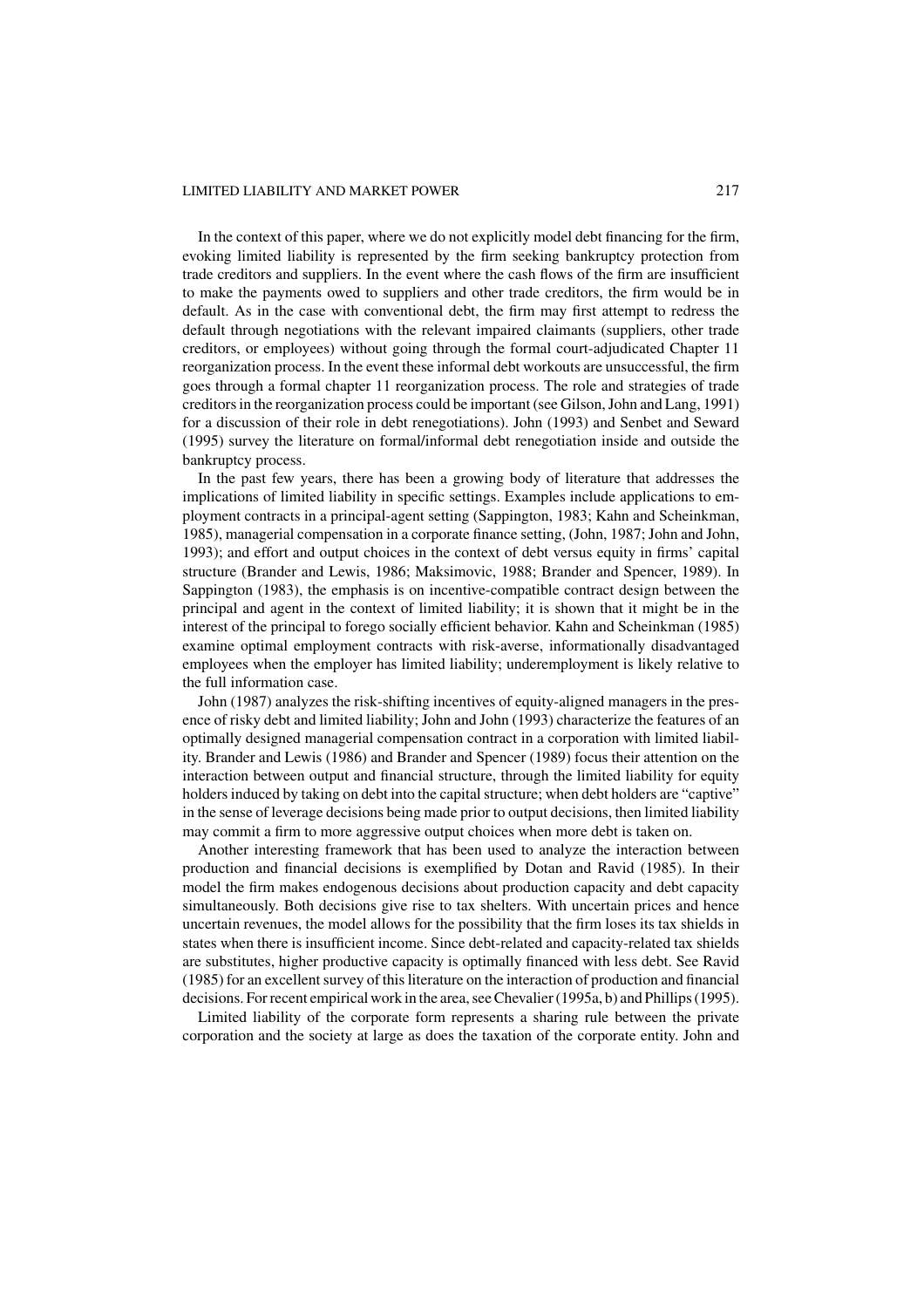Senbet (1989), John, Senbet and Sundaram (1990a, 1990b, 1991) and John, Nair and Senbet (2005) argue that the provision of limited liability results in an agency problem between the corporate form and society, because of the incentive it creates for over investment in risky technologies relative to socially optimal levels of investment. Consequently, a "social planner" may attempt to equate private and social values through particular features of the tax code and other policies. Based on the potential conflicts between the corporate form and society, or a "social agency problem" John and Senbet (1989) and John, Senbet and Sundaram (1990a) rationalizes features of the tax codes including deductibility of interest, but not dividend, payments for tax purposes. John, Senbet and Sundaram (1990b, 1991), and John, Nair and Senbet (2005) study the potential for conflicts between multinational enterprises and host governments, whereas Winton (1993) examines the effect of limited liability on the ownership structure of the firm.

Our paper is closest in spirit to Polinsky and Rogerson (1983), though their focus is on the impact of product liability laws on welfare, when firms make decisions about both output and quality. They show that, in the presence of large enough market power, the use of "no product liability" laws (equivalent to our limited liability case) may result in larger output, even though it may lead to loss in consumer welfare through decreased product quality.

This paper characterizes the behavior of the monopolist and its attendant welfare implications, when society has allowed costless exit through limitation of liability. Our analysis abstracts from consideration of risk-aversion, information asymmetries or precommitment. They are not necessary for our central result that welfare is increased by the provision of limited liability to firms with market power. Further, though our focus is not on optimal contract design, we are also able to demonstrate, as a corollary, that the commonly observed form of the social contract that allows exit at zero profits may be the optimal contract.

#### **3. Firms with and without limited liability**

Consider two risk-neutral, quantity-setting monopolies, one with unlimited liability and the other with limited liability, subscripted by 1 and 2, respectively. For  $i = 1, 2$ , the (concave)<sup>8</sup> demand function is given by

$$
P_i(A, Q_i) = A - f(Q_i) \ge 0
$$
\n(1)

where *A*, the common demand intercept, is a random variable distributed in the interval  $[d, u]$ ,  $d < u$ , with density  $g(A)$ . It is assumed that the expected value of A,  $E(A)$ , exists. We assume that  $f(Q_i)$  is twice continuously differentiable. The cost function, given by  $c(Q_i) = cQ_i$ , is assumed to represent a constant returns to scale technology that is common to both firms.  $E(A)$  is assumed to be greater than  $c$ , and fixed costs are zero (or at least sufficiently small) so that each monopolist has the incentive to produce.

Ensuring non-negativity of prices in (1) will require a restriction on the support of *A*. Let  $Q^{\text{max}}$  denote the quantity at which price equals or exceeds marginal cost for  $A = u$ ; that is  $Q^{\max}$  satisfies  $u - f(Q^{\max}) \ge c$ .  $Q^{\max}$  is thus the upper bound for the monopolist's quantity. We impose the restriction that price is positive for all  $Q \leq Q^{\max}$ . So we will require that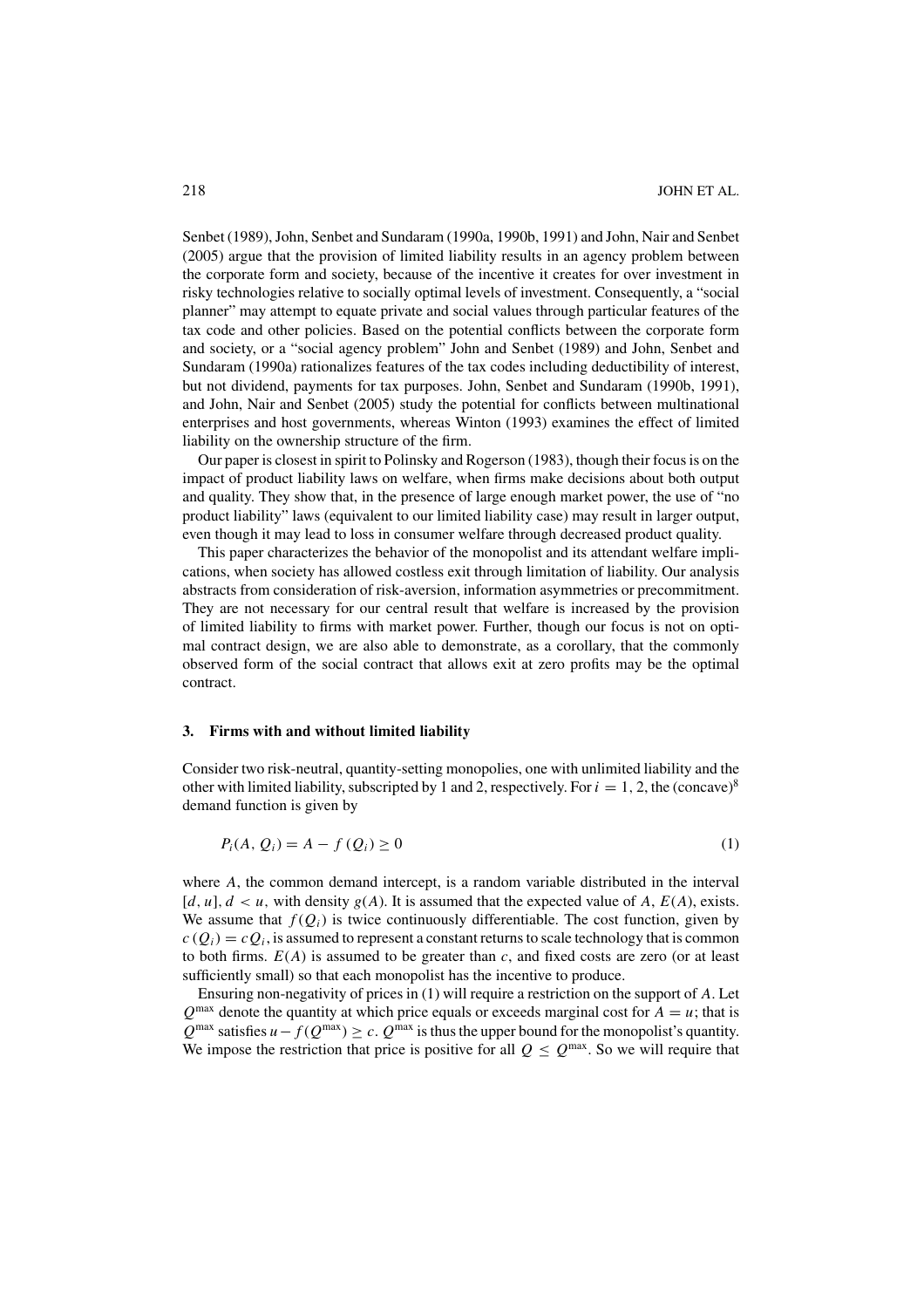$d \ge f(Q^{\max})$  Combining these will require that  $d \ge u - c$ . We assume throughout that these restrictions are met.

# *3.1. Unlimited liability*

Let us first consider the firm with unlimited liability. It chooses an output level to maximize expected profits:

M1 
$$
\arg \max_{Q_1} E[\pi_1(A, Q_1)] = \left( \int_d^u Ag(A) dA - f(Q_1) - c \right) Q_1
$$

The unlimited liability firm makes the following (implied) sequence of decisions: It first solves (M1) for the optimal quantity  $Q_1^*$  that maximizes expected profit, where the expectation is given by the integral in (M1). It then hires the factor of production at total cost *cQ*<sup>\*</sup><sub>1</sub>, produces  $Q_1^*$ , and given that it has unlimited liability, it has an implicit commitment to pay the factor of production what it is owed (i.e.,  $cQ_1^*$ ). Demand is then realized, and the firm sells all its output at the price implied by  $Q_1^*$ . Demand could be sufficiently low that this price is lower than marginal cost, causing a loss for the firm. $9$  The important point in this implied sequence of decisions is that, because of unlimited liability, firm 1 does not have the option to walk away from its payment commitment, since its owners are bound by law or social contract to make good the difference from their personal assets. Thus, the firm with unlimited liability can make negative realized profits with positive probability in sufficiently adverse states of nature.

Under this interpretation, firm 1 solves (M1) to obtain

$$
\frac{\partial [E(\pi_1)]}{\partial Q_1} = \int_d^u A g(A) dA - [f(Q_1) + c + Q_1 f'(Q_1)] = 0
$$
\n(2)

where  $f'$  is the partial derivative with respect to quantity. Concavity of  $f(Q_1)$  assures that the  $Q_1^*$  satisfying (2) is a maximum.

In deriving the optimal output of the unlimited liability firm, an essential condition has been that the firm has a commitment to pay the factor of production what it is owed (i.e., *cQ*<sup>∗</sup> <sup>1</sup>). Even if the demand is so low that the product price is less than the marginal cost, because of unlimited liability, Firm 1 does not have the option to walk away from its payment commitment. It has to make good on the payment from the personal assets of the owners of the unlimited liability firm. This is a prevalent legal form for organizing business in the U.S. and abroad. In the U.S., sole proprietorships and general partnerships are both organizational forms with unlimited liability for business debts and obligations; as such, no distinction is made between business assets and the personal assets of the owners. Some firms in the U.S. (e.g., in the law and real estate businesses) are organized as unlimited liability firms. See Ross, Westerfield and Jaffe (2005) for a concise description of organizational forms with unlimited liability.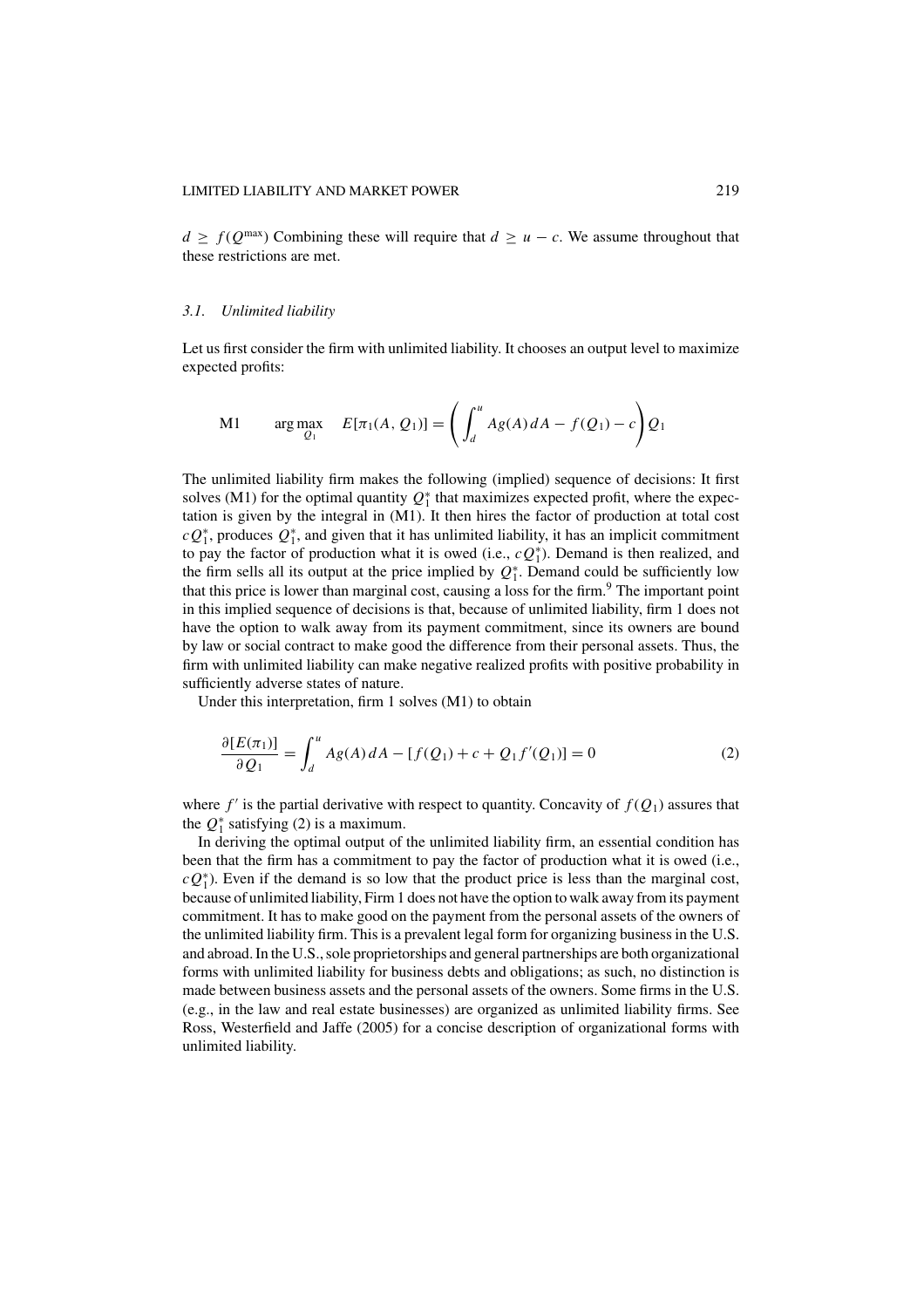# *3.2. Limited liability*

Now consider firm 2, the firm with limited liability. Here too, in the first stage, the firm selects its optimal output *Q*<sup>∗</sup> <sup>2</sup>, but using a different expected profit function. It is different because, in the next stage, the firm has limited liability, and therefore does not have a commitment to pay its factor of production, as the social contract permits owners to protect their personal assets. If the realized revenue is greater than the total cost, then the firm makes full payment to its input factor, but if the realized revenue is lower then the total cost, then the firm goes into bankruptcy, and it (or a bankruptcy court) can only pay the factors the realized revenue.<sup>10</sup> At some realized (demand) intercept  $A^r$ , if  $A^r \leq c + f(Q_2)$ , then firm 2 makes a profit; instead, if  $A^r > c + f(Q_2)$ , then it walks away from the commitments to its claimants. The firm with limited liability always makes non-negative realized profits.

Firm 2 chooses an output level to maximize expected profits:

M2 arg max<sub>Q<sub>2</sub></sub> 
$$
E(\pi_2(A, Q_2) | \pi_2(A, Q_2) > 0)
$$

or equivalently,

$$
\arg\max_{Q_2} \quad \left[ \int_{\theta(Q_2)}^u Ag(A) \, dA - f(Q_2) - c \right] Q_2,
$$

where

$$
\theta(Q_2) = c + f(Q_2) \tag{3}
$$

or equivalently,

$$
\arg \max_{Q_2} \left[ \int_{\theta(Q_2)}^u Ag(A) dA - (f(Q_2) + c) \int_{\theta(Q_2)}^u g(A) dA \right] Q_2
$$
  
arg max  $\left[ \frac{\int_{\theta(Q_2)}^u Ag(A) dA}{\int_{\theta(Q_2)}^u Ag(A) dA} - f(Q_2) - c \right] Q_2$ 

Note that the denominator of the first term in brackets reflects the conditional expectation of A, given that low realizations of A will cause exit. We first state the following useful lemma, which will then be used to prove Proposition 1.

**Lemma 1.**

$$
H(Q_2) = \left[ \frac{\int_{\theta(Q_2)}^u Ag(A) \, A}{\int_{\theta(Q_2)}^u g(A) \, dA} \right]
$$
 is increasing in  $Q_2$ .

**Proof:** See Appendix.

 $\Box$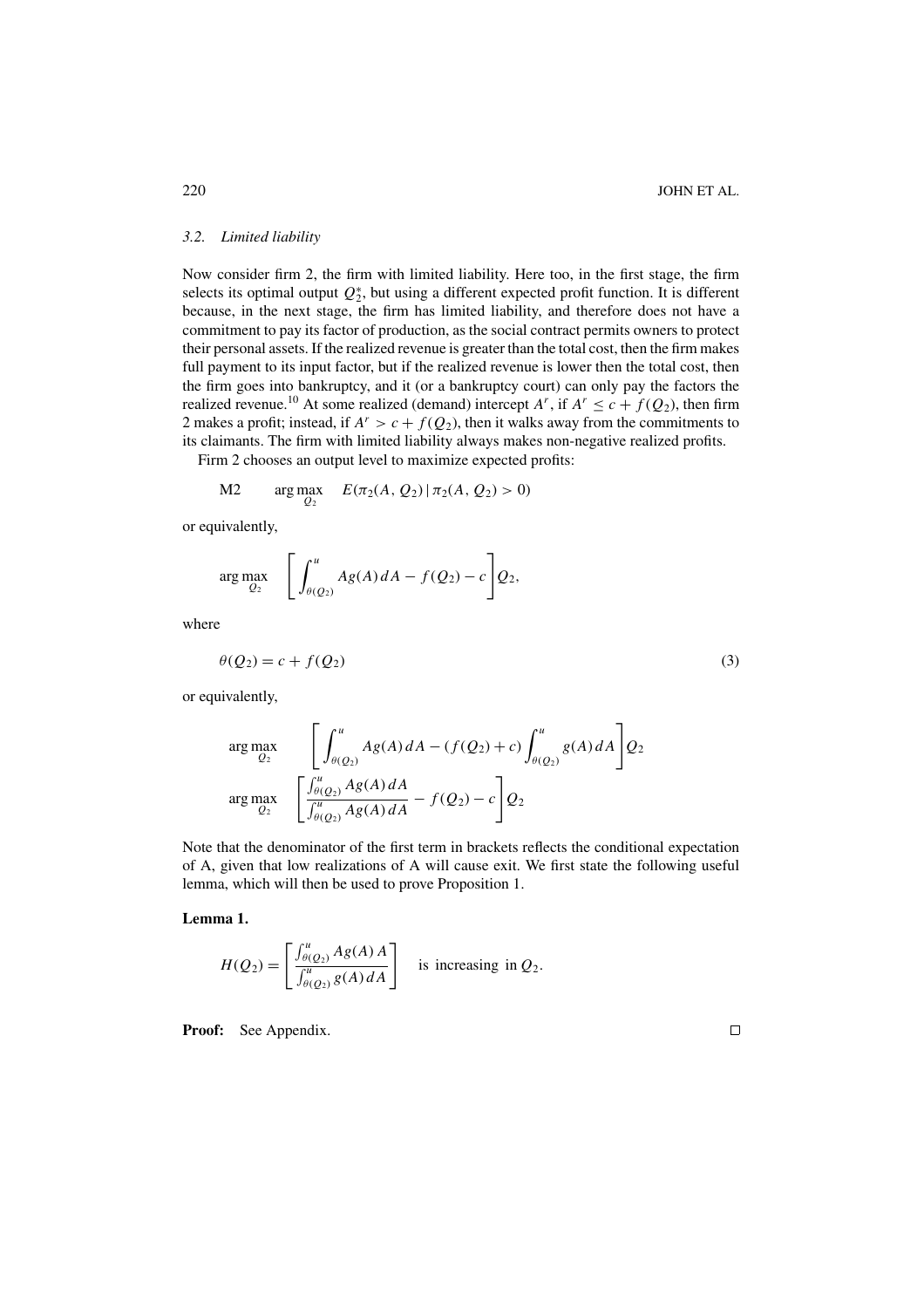It is clear that

$$
H(Q_2) \ge \int_d^u A g(A) dA, \quad \text{for all } Q_2 \tag{4}
$$

that is, the conditional expectation of A in the states of nature in which expected profits are positive is greater than the unconditional expectation of A. We now state and prove the main results of the paper.

**Proposition 1** *(Quantity, price and profit under limited liability)***.** *The limited liability monopolist produces higher quantity*, *yielding lower expected prices and greater expected profits*, *compared to the unlimited liability monopolist.*

**Proof:** The first order condition to (M2) is

$$
\partial E(\pi_2)/\partial Q_2 = H(Q_2) - f(Q_2) - c + H'(Q_2)Q_2 - f'(Q_2)Q_2 = 0 \tag{5}
$$

We have that  $f'(Q_2) > 0$ , and  $H'(Q_2) > 0$ , by Lemma 1.

We first show that  $\frac{\partial \pi_1(Q_1)}{\partial Q_1} < \frac{\partial \pi_2(Q_1)}{\partial Q_1}$ . The first order condition for (M1) (unlimited liability) implies that

$$
\int_{d}^{u} A(g(A) dA - f(Q_1) - c - f'(Q_1)Q_1) = 0
$$
\n(6)

The first derivative for (M2) (limited liability), evaluated at  $Q_1$ , gives us

$$
H(Q_1) - f(Q_1) - c + H'(Q_1)Q_1 - f'(Q_1)Q_1 \tag{7}
$$

so that, subtracting (7) from (6), we have

$$
\int_{d}^{u} Ag(A) dA - H(Q_1) - H'(Q_1)Q_1 < 0
$$
\n(8)

from (4), and Lemma 1.

For the quantity level  $Q_1^*$  solving (M1), where  $\partial \pi_1/Q_1^* = 0$ , it must be true that  $\partial \pi_2/\partial Q_2 > 0$ , and therefore, the monopolist with limited liability cannot be at its profit maximizing point compared to the monopolist with unlimited liability, which implies that  $Q_2$ <sup>\*</sup> >  $Q_1$ <sup>\*</sup>.

Next we can compare (2) to (5) to see that  $\pi_1(Q_1^*) < \pi_2(Q_1^*)$  This follows since

$$
\pi_1(Q_1) - \pi_2(Q_1) = \left[ \int_d^u A g(A) dA - f(Q_1) - c \right] Q_1
$$
  
-[[H(Q\_1) - f(Q\_1) - c]Q\_1]  
= 
$$
\int_d^u A g(A) dA - H(Q_1) < 0
$$
 (9)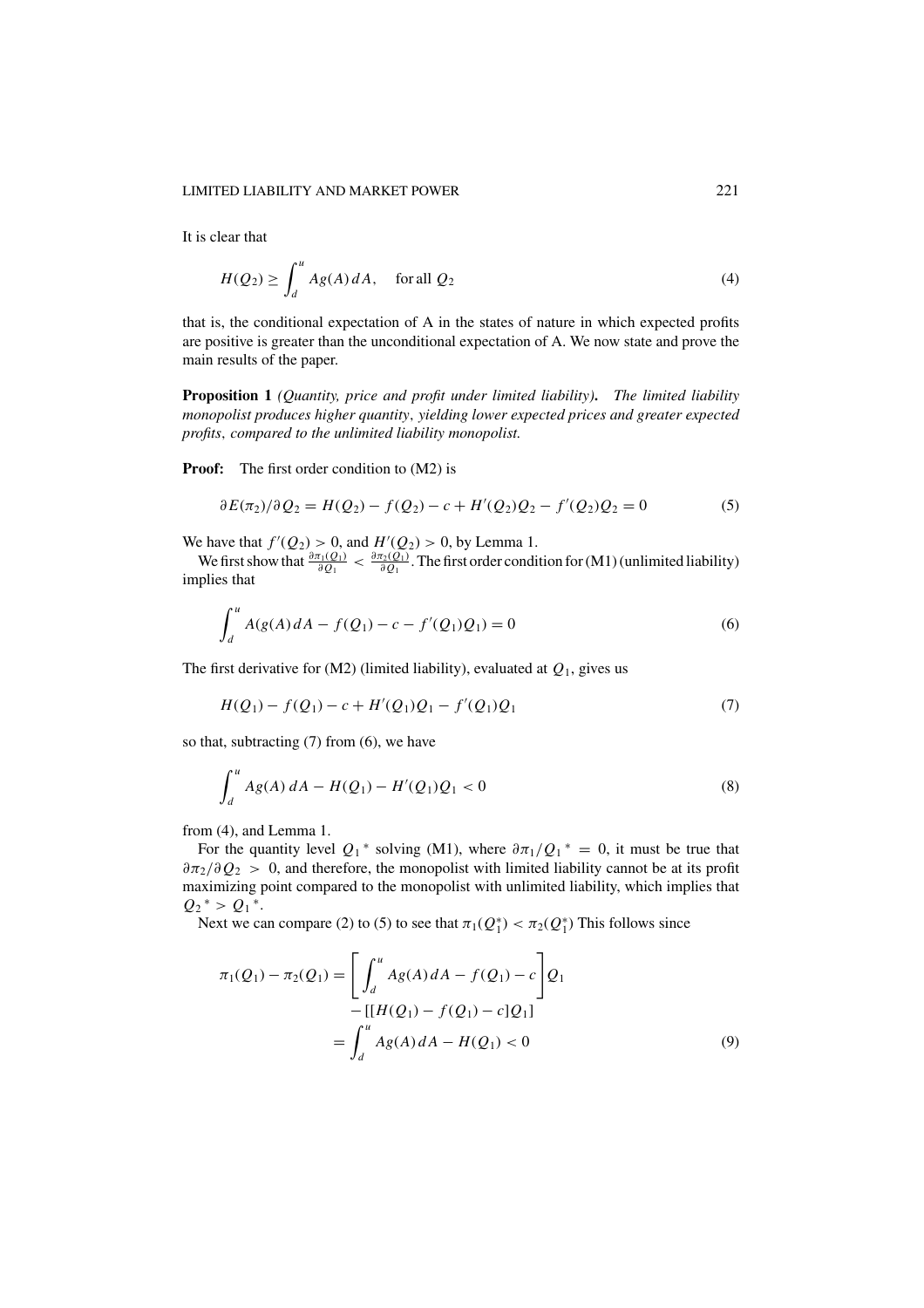That is, at  $Q_1^*$ , the limited liability monopolist has larger expected profits compared to the unlimited liability monopolist. At  $Q_2^*$ , the limited liability monopolist must have at least as high a profit as  $\pi_2(Q_1^*)$  for otherwise, it will have no incentive to produce a larger output. That expected price must be lower follows from larger expected output.  $\Box$ 

*Remark*. It should be pointed out that the input suppliers would rationally anticipate that a limited liability firm would default on its promised payment with a positive probability, and incorporate that in the factor price " $c$ " charged to them. The factor price  $c<sub>L</sub>$  charged to a limited liability firm would be higher than the factor price  $c_U$  charged to an unlimited liability firm.<sup>11</sup> However, the limited liability firm takes the promised payment as a given and the incentives to over-produce continues to obtain as discussed in Proposition 1.

## *3.3. Welfare effects of limited liability*

Let *S* represent social welfare to be maximized by a policy maker by her choice of quantity *Qs*. Then, regardless of the liability laws, the problem of maximizing *S* is

M3 
$$
\arg \max_{Q_s} \quad S = \int_0^{Q_s} \int_d^u (A - f(Q_s) - c)g(A) dA dQ_s
$$

The first order condition for (M3) is

$$
\partial S/\partial Q_s = \int_d^u Ag(A) dA - f(Q_s) - c = 0 \tag{10}
$$

which implies that the solution  $Q_s^*$  satisfies

$$
f(Q_s) = \int_d^u A g(A) dA - c \tag{11}
$$

Optimal quantity  $Q_s^*$  is set so that the expected benefit of the last unit is just equal to that unit's marginal cost. Since only  $f(Q<sub>s</sub>)$  depends on quantity in (11), we see that S is increasing in  $Q_s$  up to  $Q_s^*$ , that is, as long as

$$
f(Q_s) < \int_d^u A g(A) \, dA - c \tag{12}
$$

From the solutions to (M2) and (M3) above, we see that if  $Q_2^* < Q_s^*$ , then welfare is higher under limited liability than unlimited liability, since  $Q_2^* > Q_1^*$  (by Proposition1).

Proposition 1 does not, however, rule out the possibility that  $Q_2^*$  exceeds  $Q_s^*$  by an amount sufficiently large that welfare is actually *lower* at  $Q_2^*$  than at  $Q_1^*$ . In the general formulation that we have adopted thus far, it is difficult to derive the precise conditions under which this will not happen. We now show that for specialization to the case of linear demand, where  $f(Q) = bQ, b > 0$ , and A is uniformly distributed, social welfare is higher at  $Q_2^*$  than  $Q_1^*$ .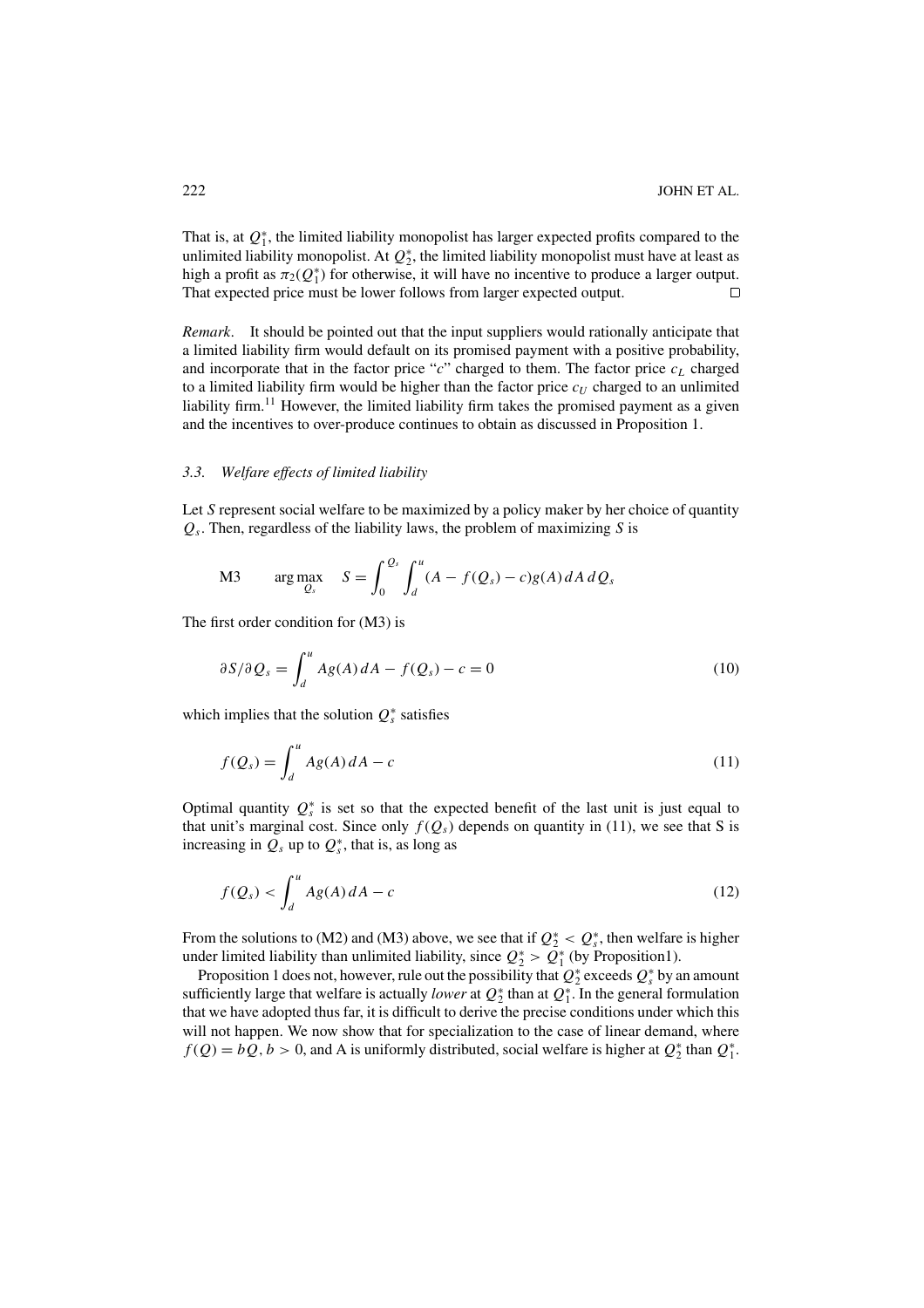**Proposition 2** *(Consumer and producer surplus with limited liability)***.** *Assume that A is distributed uniformly in the interval*  $[d, u]$  *and*  $P = A - bQ$ . *The provision of limited liability increases welfare* (*i.e.*, *the sum of expected monopoly profit and consumer surplus*)*. The monopolist may produce an output greater than that which maximizes social welfare.*

**Proof:** From equation (2), it is easy to see that

$$
Q_1^* = (u + d - 2c)/4b \tag{13}
$$

where  $g(A) = \text{unif } [d, u]$  and  $f(Q) = bQ$ . It is straightforward to show that

$$
H(Q_2^*) = (u + c + bQ_2^*)/2
$$
\n(14)

so that

$$
H'\left(\mathcal{Q}_2^*\right) = b/2\tag{15}
$$

Substitution of these into (5) yields

$$
Q_2^* = (u - c)/2b \tag{16}
$$

while the solution to (12) gives us

$$
Q_s^* = (u + d - 2c)/2b \tag{17}
$$

By comparing (16) and (17), we see immediately that the limited liability monopolist will produce more than the social optimum whenever  $c > d$ . If  $c = d$ , then the provision of limited liability induces the monopolist to produce at the social optimum.

We now show that expected social welfare is higher at  $Q_2^*$  regardless of whether  $Q_2^*$ exceeds  $Q_s^*$ . Substituting  $Q_1^*$  and  $Q_2^*$  successively into (M3) and simplifying yields

$$
S(Q_1^*) = \frac{3(u+d-2c)^2}{32b} \tag{18}
$$

$$
S(Q_2^*) = \frac{(u-c)(u+2d-3c)}{8b} \tag{19}
$$

so that

$$
S(Q_2^*) - S(Q_1^*) = u^2 + 2du + 4cd - 3d^2 > 0
$$
\n(20)

since *u*, *d* and *c* are all  $>0$ , and  $u > d$ . **QED**.  $\Box$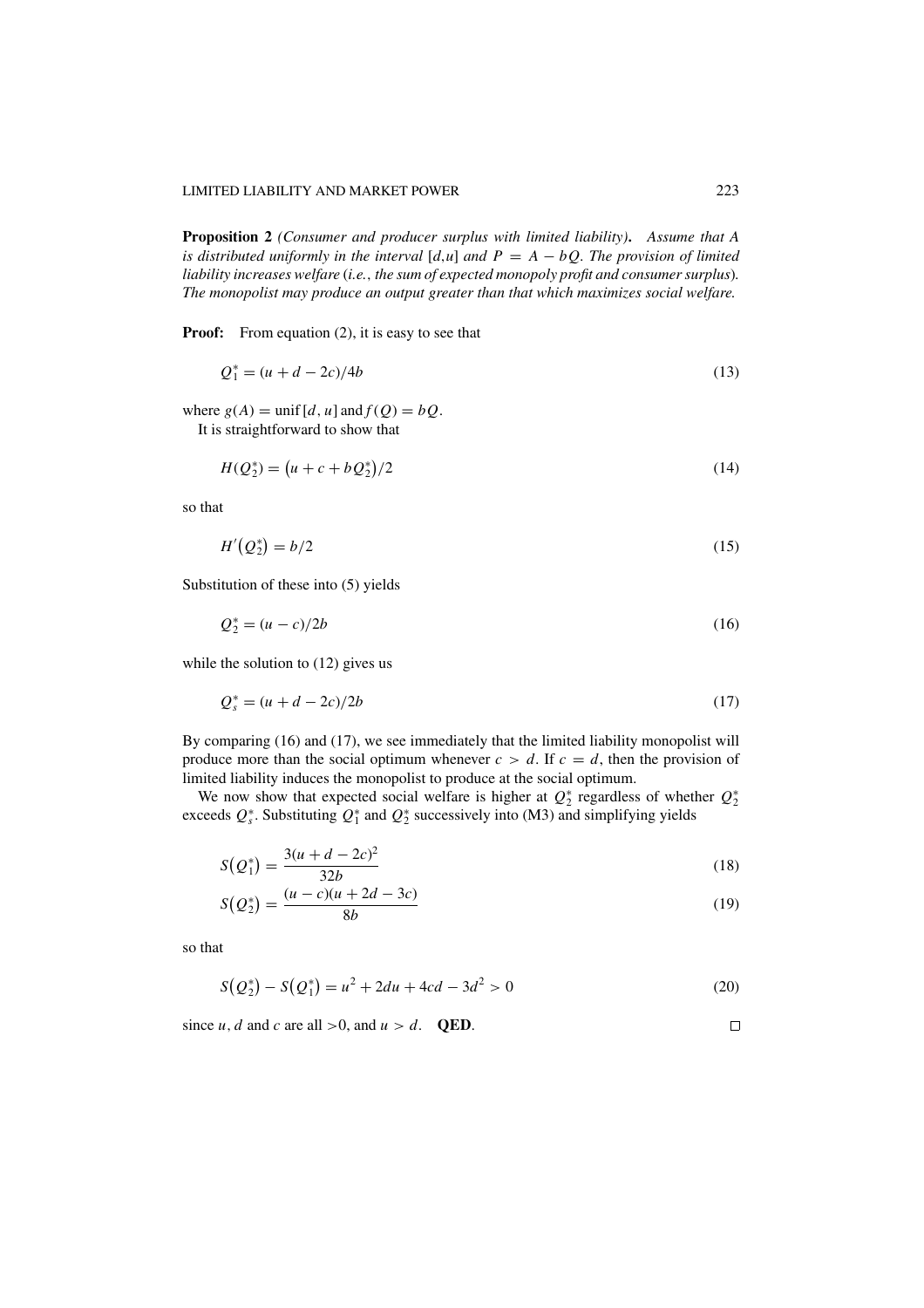

*Figure 1*. Profit and quantity.

Under linear uniformly distributed demand, welfare is increased by the provision of limited liability (relative to unlimited liability) even if the monopolist produces more than the social optimum. The results of Proposition 2 are graphically depicted in Figure 1. In this example,  $Q_1^* < Q_s^* < Q_2^*$ , so that the monopolist overproduces relative to the social optimum. The welfare improvement from limited liability results from the trade-off between the welfare triangle that would have been lost with the unlimited liability monopolist (shaded area I in Figure 1) and the expected loss of welfare resulting from overproduction by the limited liability monopolist (shaded area II in Figure 1).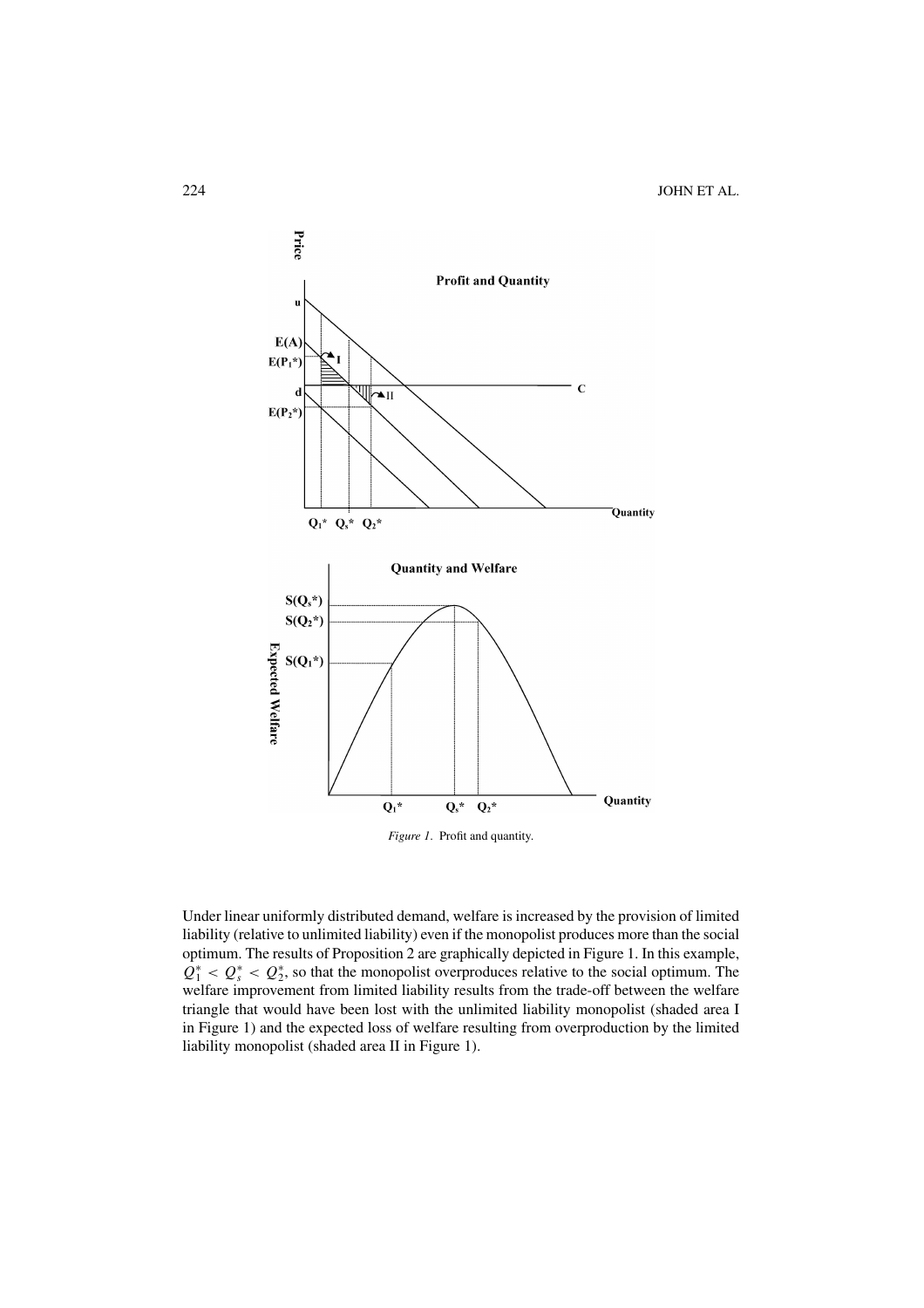It is important to note from Proposition 2 (also see Figure 1), however, that there is the potential for overproduction relative to the socially optimal level. This potential for overproduction suggests that, from the socially optimal level to set the limitation of liability may be *less than zero*—that is, the monopolist is permitted to exit only if losses exceed a certain amount. Such liability levels that would induce the monopolist to scale output back to the socially optimal level would be likely to be industry-specific, being determined by the nature of demand uncertainty and the technology.

**Corollary 1** *(Limited liability and no market power)***.** *Limited liability can be welfare improving only if market power is present.*

**Proof:** Under perfect competition, firms will enter until expected profits are zero, which corresponds to the condition that expected price equals marginal costs, and the industry output must be at  $Q_s^*$  (the social optimum) already, see Figure 1. The provision of limited liability will lead to overproduction, i.e.,  $Q_2^* > Q_s^*$  resulting in the welfare loss triangle shown in shaded area II. With market power, the production without limited liability is below  $Q_s^*$ , such that with limited liability the production level goes towards  $Q_s^*$ .  $\Box$ 

Corollary 1 will imply, *inter alia*, that when firms have no market power, liability limitation laws are perhaps best designed such that exit is induced at some level of profits less than zero. An alternative (and somewhat controversial) interpretation is that, if uniform liability limitation laws are present in a society, then the allowance of some form of market power is likely to be desirable, from the social standpoint.

For the case in which the limited liability monopolist produces an amount lower than the socially optimal level, i.e.,  $Q_2^* \leq Q_s^*$ , we derive the following corollary that is consistent with commonly observed features in relation to liability limitation laws for corporations in most countries:

**Corollary 2** (*Limitation of liability at zero profit when*  $Q_2^* < Q_s^*$ *. For*  $Q_2^* < Q_s^*$ *, in the absence of a social subsidy to monopolists, liability limitation laws that allow exit at zero profit will maximize social welfare* (*the sum of expected profits and consumer surplus).*

**Proof:** That liability will not be limited at *less*than zero profit is evident from Propositions 1 and 2, since expected profits to monopolists and consumer surplus can both be increased by the additional output resulting from raising the level of liability limitation. On the other hand, the monopolist will produce a larger output than is implied by liability limitation at zero profit *only* if he can be assured of a subsidy in states of nature in which his profits would have been greater than zero when evaluated at the output level implied by liability limitation at zero profit. This is so since larger output, and consequently lower expected prices, will mean lower expected profits relative to the expected profits implied by liability limitation at zero profit. If we rule out such a subsidy, then the monopolist will have no incentive to produce at a level greater than would be implied by liability limitation at zero profit. $\Box$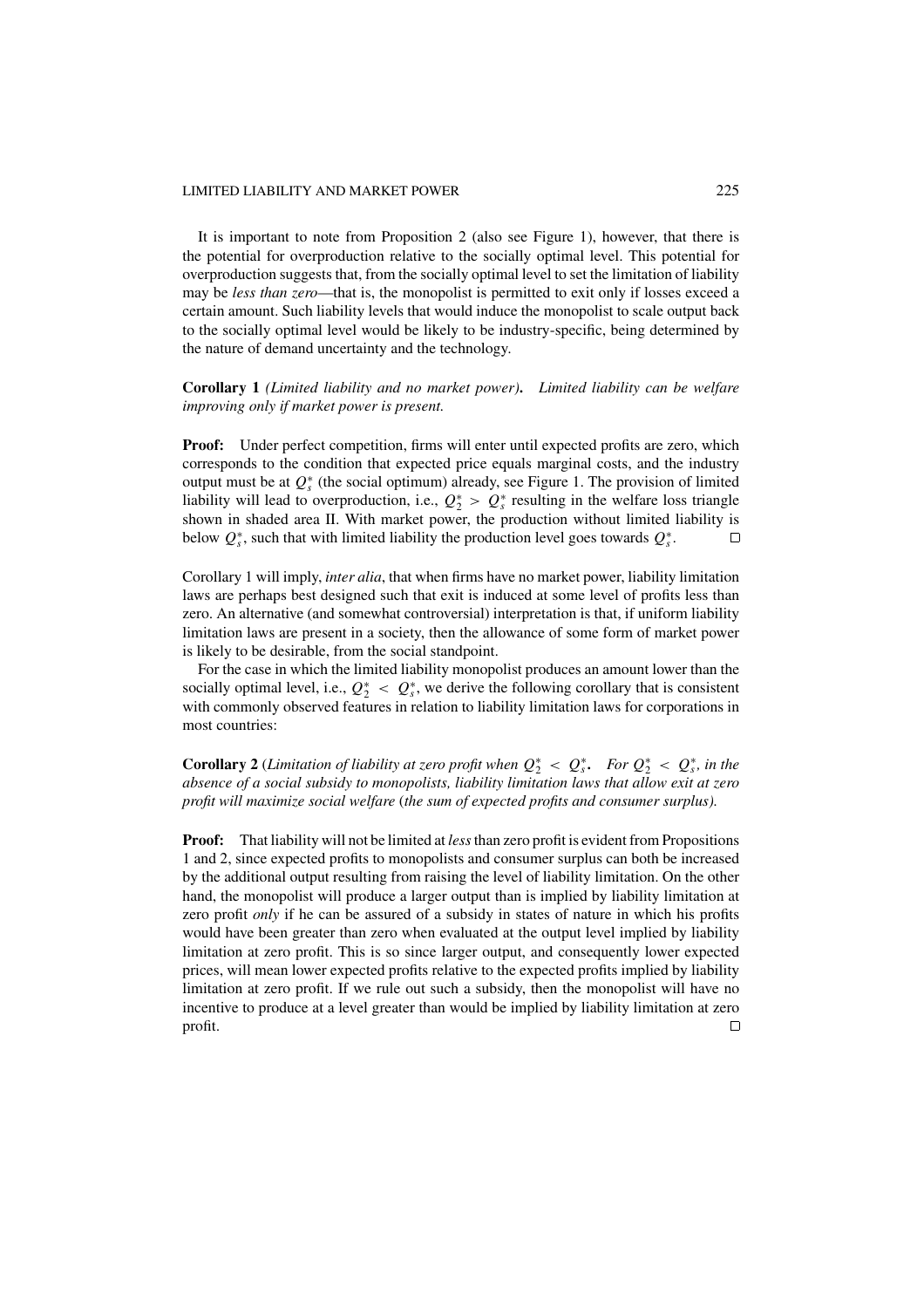# **4. Conclusions and extensions**

Corporate limited liability is a pervasive feature of modern industrial economies. The results in Section 3 provide one rationale why the limited liability corporation is a viable organizational form. This rationale does not require the consideration of risk aversion or asymmetric information (see, e.g. Easterbrook and Fischel, 1985). In the presence of market power and demand uncertainty, the provision of limited liability results in greater output, yielding lower prices, larger expected monopoly profits, and greater welfare, relative to the case of unlimited liability. When no market power is present, the provision of limited liability results in a loss of social welfare (Corollary 1). Of course adding consideration of risk aversion and asymmetric information may give rise to additional benefits to limited liability that can potentially offset this loss in social welfare. Such benefits may include risksharing by entrepreneurs with the society-at-large by undertaking risky technologies only in limited liability organizational forms as well as widely dispersed holding of ownership shares.

Corollary 2 may justify another institutional feature in most economies: the fact that corporate liability is limited at the level of zero profits, rather than at the level of some profits less than zero.<sup>12</sup> This is true, however, only if the optimal quantity for the limited liability monopolist is lower than the social optimum. Otherwise, under this rule, there is the possibility for overproduction relative to the socially optimal of output. One way to mitigate the incentive for overproduction would be to alter the liability limitation laws such that exit is allowed only at some level of profits less than zero. The results of our paper can be summarized broadly as in Figure 2.

In the analysis above, we have assumed constant returns to scale technology. However, it should be easy to see that the welfare effects of limited liability are likely to be increased by increasing returns to scale technology and decreased by decreasing returns to scale



*Figure 2*. A schematic summary of the main results.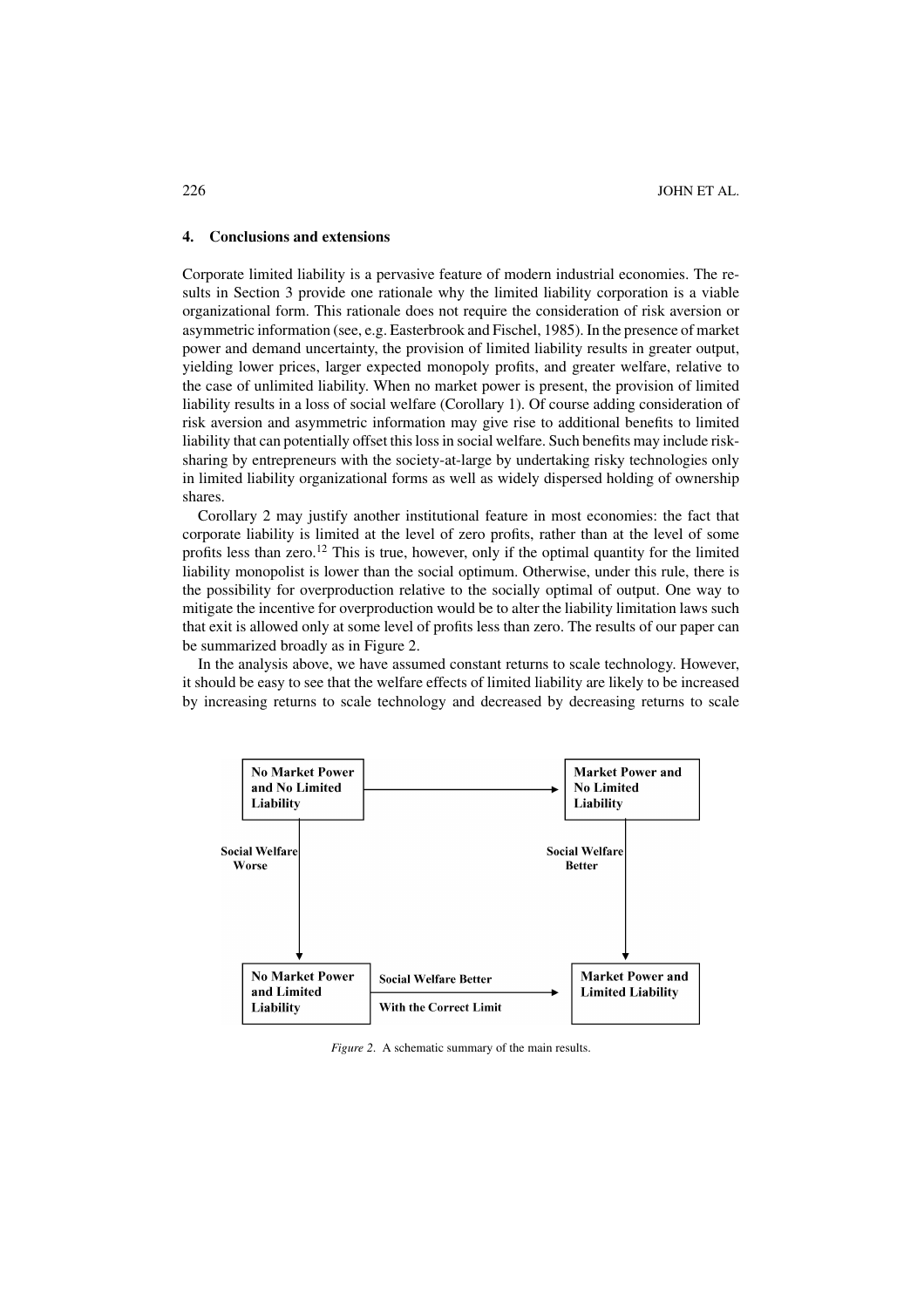technology. With increasing returns to scale, there are greater benefits to be had from increased output (Proposition 1), $^{13}$  the reverse being true for decreasing returns to scale. The factor of production, rationally anticipating the risk transference resulting from limited liability, may require from the limited liability monopolist a higher payment than from the unlimited liability monopolist, i.e.,  $c_1 < c_2$ . This will reduce the welfare gain from limited liability. Note, however, that if labor were the factor of production and if unemployment insurance were available, this issue would be moot.<sup>14</sup>

Since both limited liability and unlimited liability organizational forms co-exist, sometimes in the same industry, e.g. real estate, it would be incorrect to interpret the results here to suggest that the provision of limited liability leads to an unambiguous increase in social welfare, in the context of a simultaneous increase in expected monopoly profits. Moreover, it appears that firms with limited liability (corporations) are treated differently from firms without limited liability (proprietary firms and many partnerships) on matters such as taxation, raising equity and debt capital and reporting requirements. A rationalization of these public policy differences between firms with and without limited liability as arising from a "social agency" problem induced by the provision of limited liability has been addressed in detail in John and Senbet (1989), John, Senbet and Sundaram (1991) and more recently in John, Nair and Senbet (2005). Further research into the relationship between organizational form, entity level taxation, and limitation of liability seems to be a fruitful research agenda. Another interesting implication of our result is that the provision of limited liability and the evolution of market power are closely related phenomena.<sup>15</sup>

If we accept limited liability as an institutional feature of our economy, many issues are raised with respect to whether market power has some of the traditionally postulated implications for social welfare. For example, the policy maker may be able to use liability limitation laws as substitutes for active anti-monopoly, deconcentration or regulatory policies. Alternatively, in the context of limited liability, traditionally postulated policies to counteract the negative social welfare consequences of market power may be less desirable than is often assumed. This observation also lends an additional dimension to the views of the Chicago School (see, for example, Demsetz (1968)) that have advocated that auctions of initial franchise may overcome the negative social welfare effects of unregulated monopolies. Judicious use of liability limitation laws may obviate the need for these auctions to achieve social welfare equivalents of competitive markets.

Finally, the option-like characteristic of limited liability can be exploited further to examine some of the risk-shifting implications (for an analysis of risk-shifting behavior induced by option-like features in financial contracts, see, for example, John (1987), and John and John (1993). The option analogy should imply, *ceteris paribus*, that firms with limited liability will benefit from mean preserving spreads in demand shocks: that is, the "riskier" the demand, the greater the expected monopoly profits under limited liability. Consequently, we expect the provision of limited liability to result in the monopolist shifting to products of greater demand risk. All of these issues suggest many interesting avenues for further research.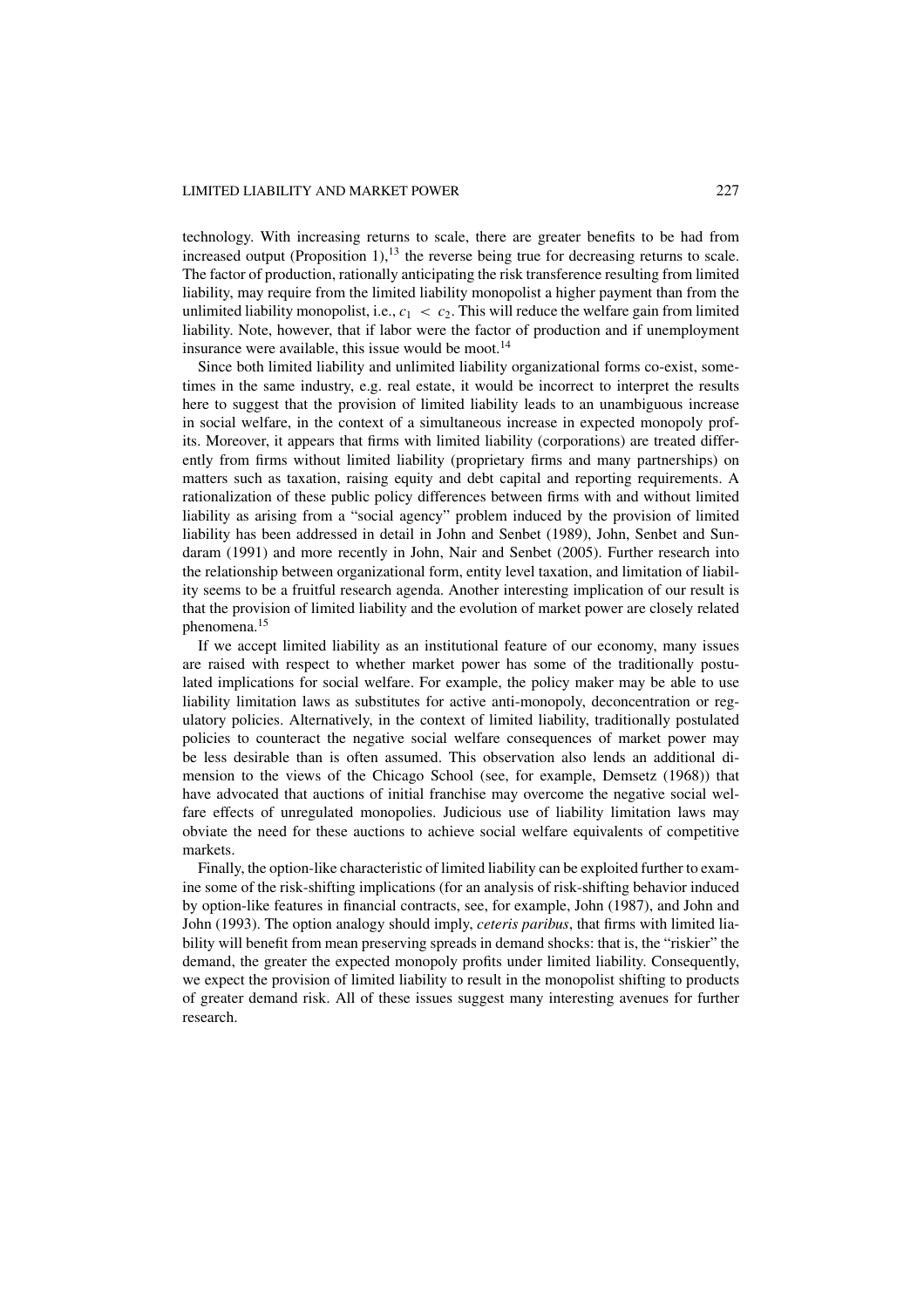# **Appendix: Proof of Lemma 1**

To see this, we differentiate

$$
\frac{\partial H(Q_2)}{\partial Q_2} = \frac{\left[\int_{\theta(Q_2)}^u g(A) dA\right] \left[-\theta(Q_2)g(\theta(Q_2))f'(Q_2)\right] - \left[\int_{\theta(Q_2)}^u Ag(A) dA\right] \left[g(\theta(Q_2))f'(Q_s)\right]}{\left[\int_{\theta(Q_2)}^u g(A) dA\right]^2}
$$
\n
$$
= \left[g(\theta(Q_2))f'(Q_2)\right] \left[\frac{\int_{\theta(Q_2)}^u Ag(A) dA - \theta(Q_2) \int_{\theta(Q_2)}^u g(A) dA}{\left[\int_{\theta(Q_2)}^u g(A) dA\right]^2}\right] > 0
$$

since this is the product of two positive terms. The second term is positive because, by definition,  $A > \theta(Q_2)$ . **QED**.

# **Acknowledgment**

The views expressed by Peter Woodward are not necessarily those of the US Department of Justice. Teresa John acknowledges support from a summer research grant at Stern School of Business, New York University. For helpful comments and discussions we thank Kose John and Joshua Ronen.

# **Notes**

- 1. Demand uncertainty in models of various types of competition has been addressed by several researchers (see, for example, Klemperer and Meyer (1986, 1989)). The convex payoff structure of limited liability interacts with uncertainty producing interesting incentive effects, see, for example, John (1987), and John and John (1993). These effects of limited liability do not obtain under certainty.
- 2. A call option gives the holder a right, but not an obligation, to buy an asset at a pre-specified "exercise" price on or before a particular maturity date. If the value of the underlying asset exceeds the exercise price, then the owner of the option will exercise it, making a profit; if the value of the underlying asset falls below the exercise price, then the owner of the option will leave it unexercised. The relationship between limited liability and call options has been well known in the financial economics literature at least, as early as the classic articles of Black and Scholes (1973) and Merton (1973).
- 3. The institutional features that allow the firm to evoke limited liability under the U.S. bankruptcy code are discussed in section II.
- 4. In our setting, social welfare is measured by the sum of producer and consumer surplus. In the specific context of the monopoly problem analyzed, the sum of expected monopoly profit and consumer surplus measures social welfare. Thus at the socially optimal production level, the sum of expected monopoly profit and consumer surplus is maximized.
- 5. For example, in the US, sales of corporations (firms with the limited liability organizational form) account for over 88% of total business sales, and profits of corporations account for over 72% of total business profits. The importance of the corporate form of organization is particularly strong in the manufacturing and transportation/utilities sectors of the economy, where they account for over 96 and 92% respectively of total business sales (data are for 1997, from US Census Bureau (2000); "business" includes corporations (including S-form corporations), proprietorships and partnerships).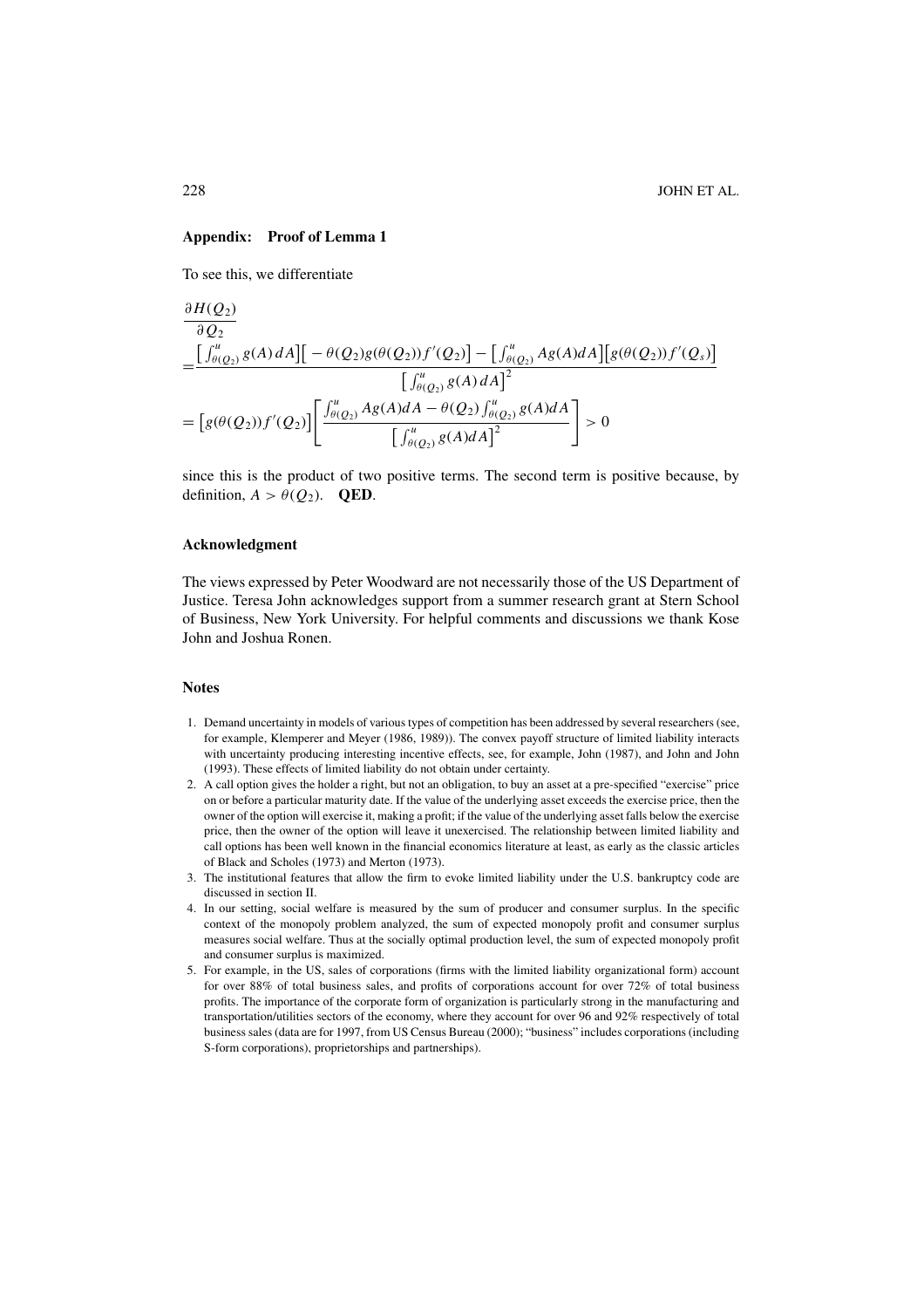- 6. The history of limited liability in the US and in the UK has been addressed in John, Senbet and Sundaram (1991), and we will not go into it here. Though in occasional existence in various forms since the Roman empire, the concept of limited liability was formally introduced through the English Companies Act in 1862. For a good summary of the debate and a large volume of both legislative and media inquiry that preceded the provision of limited liability in the UK, see Hunt (1936), especially chapters 4 to 7; for the text of and commentary on the original Limited Liability Act in the UK, see Gibbons (1858-59); for an examination of evolution of corporations in the US, see Myers (1970); the importance of limited liability for the development of the corporate form and equity markets has been addressed by various authors—see, for example, Shannon (1933), Payne (1967), King (1977) (especially chapters 1 to 3) and Baskin (1988).
- 7. In addition to the importance of the amount of these claims, their short maturity also gives them a priority structure that often exceeds that of conventional long-term debt. See, Fama (1990).
- 8. Under strictly concave demand and additive demand shocks (see below), a monopolist always prefers quantitysetting strategies to price setting strategies; with linear demand, the monopolist is indifferent between the two (see Klemperer and Meyer (1986), page 637).
- 9. We could complicate the model a bit further and assume, perhaps more realistically, that the firm has a twostage decision. After the demand is realized, in stage 2, the firm solves a new problem to maximize total revenue at the realized demand, since it has paid the factor of production already and *cQ*<sup>∗</sup> <sup>1</sup> is a sunk cost. This complication, however, is unnecessary since our objective is to make a comparison *between* the behaviors of firms with and without limited liability. If we considered this case for the limited liability firm, it would be equivalent to an interpretation that a revenue-maximizing "bankruptcy court" would adopt the same decision as firm 1, in stage 2.
- 10. Thus, the firm with limited liability has the equivalent of a call option on market demand, with an exercise price equal to total factor cost. The claimants then get whatever is the total revenue, at a price implied by the realized demand.
- 11. We do not explicitly model the endogenous determination of  $c<sub>L</sub>$  as a function of the output level. As is familiar from models of risky debt in a limited liability corporation, the rational pricing of debt by the bondholders does not eliminate the risk-shifting incentives of debt. Similarly, the incentives for over-production obtain even with the rational pricing of input factors. We believe that explicit modeling of the endogenous determination of factor prices would only encumber the model without providing additional insights.
- 12. In the early part of the evolution of the corporate form in the US, it was common to limit equity owner' liability to *twice* par value of shares: that is, owner of the corporation could be liable for up to two times the par value of shares outstanding, in meeting the obligations of the corporation under bankruptcy. This feature has all but disappeared in the twentieth century.
- 13. We would, however, require the additional assumption that marginal costs are decreasing at a slower rate than marginal revenues.
- 14. There may, thus, be a relationship between the evolution of limited liability and the provision of unemployment insurance.
- 15. In the case of the UK, an examination of the historical evolution of limited liability suggests that it began to be commonly provided—albeit not by mere registration until a couple of centuries later—for state-chartered monopolies such as the East India Company and the Africa Company, in the early-to-mid 1600s. Scott (1912) (especially pages 270–271), for example, examines the relationship between the provision of liability limitation and the need to provide inducements to the Africa Company to continue with their slave trade in the face of ". . . violent fluctuations in prices" (p. 272). That is, the coming of general limited liability, at least in the case of the UK, is historically consistent with the allowance by the state of large corporate monopolies.

#### **References**

- Barnea, A., R. Haugen and L. Senbet, *Agency Problems in Financial Contracting*. Prentice-Hall, New Jersey: Foundations of Finance Series, (1985).
- Baskin, J. B., "The Development of Corporate Financial Markets in Britain and the United States, 1600-1914: Overcoming Asymmetric Information." *Business History Review* 62, 199–237, (1988).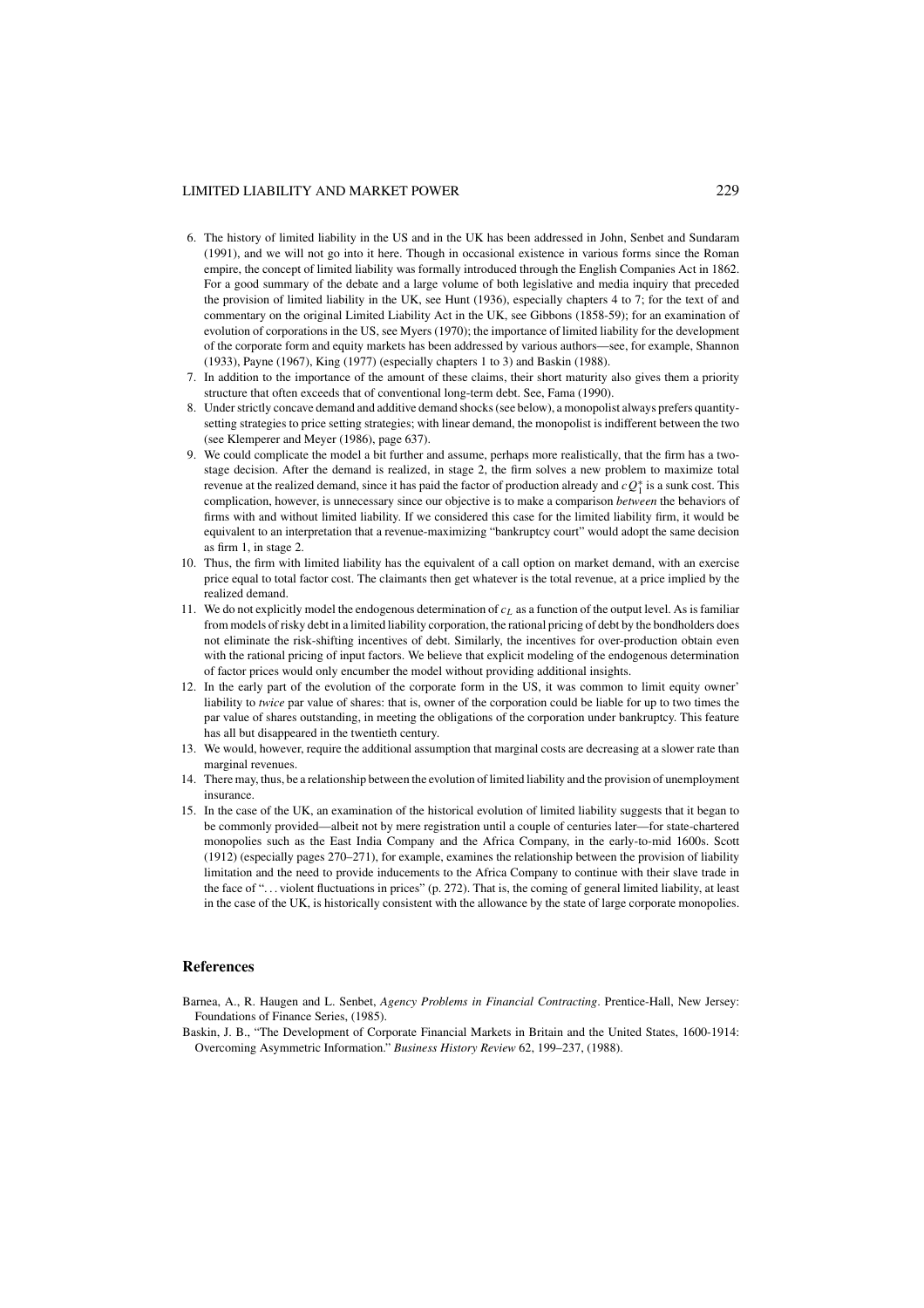- Black, F. and M. Scholes, "The Pricing of Options and Corporate Liabilities." *Journal of Political Economy* 81, 637–659, (1973).
- Brander, J. and T. Lewis, "Oligopoly and Financial Structure: The Limited Liability Effect." *American Economic Reviewv* 76(5), 956–970, (1986).
- Brander J. and B. Spencer, "Moral Hazard and Limited Liability: Implications for The Theory of The Firm." *International Economic Review* 30, 833–849, (1989).
- Chevalier, J. A., "Do LBO Supermarkets Change More? An Empirical Analysis of the Effects of LBOs on Supermarket Pricing." *Journal of Finance* 50(4), 1095–1112, (1995a).
- Chevalier, J. A., "Capital Structure and Product Market Competition: An Empirical Study of Supermarket LBO's." *American Economic Review* 85, 415–435, (1995b).

Clark, R. C., *Corporate law.* Boston: Little, Brown and Company, 1986.

- Clayton, M. and S. A. Ravid, "The Impact of Leverage on Bidding: Theory and Evidence from the FCC Auctions." *Review of Financial Studies* 15, 723–750, (2002).
- Dammon, R. and L. Senbet, "The Effects of Taxes on the Interaction Between Production and Finance." *Journal of Finance* June, 357–374, (1988).
- Demsetz, H., "Why Regulate Utilities?." *Journal of Law and Economics* 11, 55–65, (1968).
- De-Angelo, H. and R.W. Masulis, "Optimal Capital Structure Under Corporate and Personal Taxation." *Journal of Financial Economics* 3–29, (1980).
- Dotan, A. and S.A. Ravid, "On the Interaction of Real and Financial Decisions of the Firm Under Uncertainty." *Journal of Finance* June, 501–517, (1985).
- Easterbrook, F. H. and D. R. Fischel, "Limited Liability and the Corporation." *The University of Chicago Law Review* 52, 89–118, (1985).
- Gibbons, D., *The Limited Liability Act*. London: John Weale, 1858.
- Gilson, S., K. John and L. Lang, "Troubled Debt Restructurings: An Empirical Study of Private Reorganization of Firms in Default." *J. Financ. Econ.* 27, 315–353, (1990).
- Hunt, B. C., *The Development of the Business Corporation in England 1800–1867*. Cambridge: Harvard University Press, 1936.
- Internal Revenue Service, *Statistics of Income*, The United States Government, 1988.
- John, K., "Risk-Shifting Incentives and Signaling Through Corporate Capital Structure." *Journal of Finance* 42, 623–641, (1987).
- John, K., "Managing Financial Distress and Valuing Distressed Securities: A Survey and a Research Agenda." *Financial Management* (Autumn), 60–78, (1993).
- John, K., V. Nair and L. Senbet, "Law, Organizational form and Taxes: A Stakeholder Perspective." New York University Working Paper, 2005.
- John, T. A. and K. John, "Top-Management Compensation and Capital Structure." *Journal of Finance* 48, 949–974, 1993.
- John, K. and L. Senbet, "Limited Liability, Tax Deductibility of Corporate Debt and Public Policy." New York University Working Paper, 1989.
- John K., Senbet, L. and A. Sundaram, "Multinational Enterprise Liability and Cross-Border Acquisitions." In *Pacific Basin Capital Markets Research*. Amsterdam: Elsevier-North Holland, 1990a.
- John K., Senbet, L. and A. Sundaram, "Corporate Limited Liability and the Design of Corporate Taxation." New York University Working Paper, 1990b.
- John K., Senbet, L. and A. Sundaram, "Cross-Border Liability of Multinational Enterprises, Border Taxes, and Capital Structure." *Financial Management* (Winter), 54–67, 1991.
- Kahn, C. and J. Scheinkman, "Optimal Employment Contracts with Bankruptcy Constraint." *Journal of Economic Theory*, 35, 343–365, 1985.
- King, M., *Public Policy and the Corporation*. London: Chapman and Hall, 1977.
- Klemperer, P. and M. Meyer, "Price Competition vs. Quantity Competition: The Role of Uncertainty." *The Rand Journal of Economics* 17(Winter), 618–638, 1986.
- Klemperer, P. and M. Meyer, "Supply Function Equilibria in Oligopoly Under Certainty." *Econometrica* 57, 1243–1277, 1989.
- Merton, R., "The Theory of Rational Option Pricing." *Bell Journal of Economics and Management Science* 1, 141–183, 1973.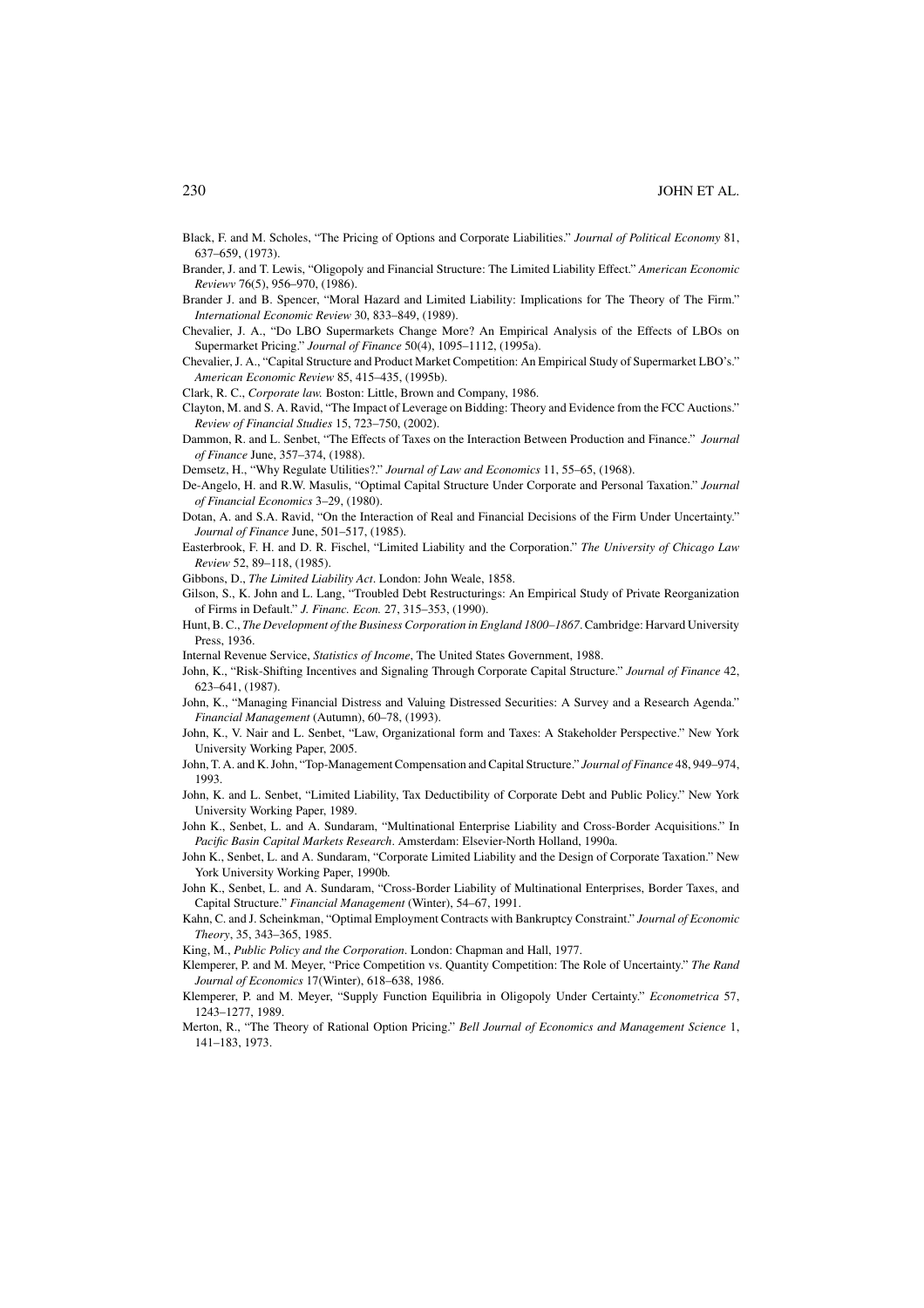Myers, M. G., *A Financial History of the United States*. New York: Columbia University Press, 1970.

- Payne, P. L., "The Emergence of the Large-Scale Company in Great Britain, 1870–1914. *The Economic History Review* 20(3), 519–542, (1967).
- Phillips, G. M., "Increased Debt and Industry Product Markets: An Empirical Analysis." *Journal of Financial Economics* 37, 189–238, (1995).
- Polinsky, A. M. and W. Rogerson, "Products Liability, Consumer Misperceptions and Market Power." *The Bell Journal of Economics* 14(2), 581–589, (1983).
- Ravid, S. A., "On Interactions Between Production and Financial Decisions." *Financial Management*(Fall), 87–99, (1988).

Ravid, S. A., "Leverage and Pricing Decisions." Working Paper, 2001.

- Ross, S. A., R. W. Westerfield and J. Jaffe, *Corporate Finance*, 7th edition, New York: McGraw-Hill Irwin, 2005. Sappington, D., "Limited Liability Contracts Between the Principal and the Agent." *Journal of Economic Theory* 29, 1–21, (1983).
- Scott, W. R., *The Constitution and Finance of English, Scottish and Irish Joint Stock Companies to 1720*. Cambridge: Cambridge University Press, 1912.

Senbet, L. W. and J. K. Seward, "Financial Distress, Bankruptcy and Reorganization." In R. Jarrow et. al. (eds.), *Handbooks in OR & MS*, Vol. 9, Elsevier Science B. V., 1995.

Shannon, H. A., "The Limited Companies of 1855–1883." *The Economic History Review* 290–315, (1933).

- US Census Bureau, "Statistical abstract of the United States." US Department of Commerce, Washington, D. C., 2000.
- Winton, A., Limited Liability and the Ownership Structure of the Firm." *Journal of Finance* 48(2), 487–512, (1993).